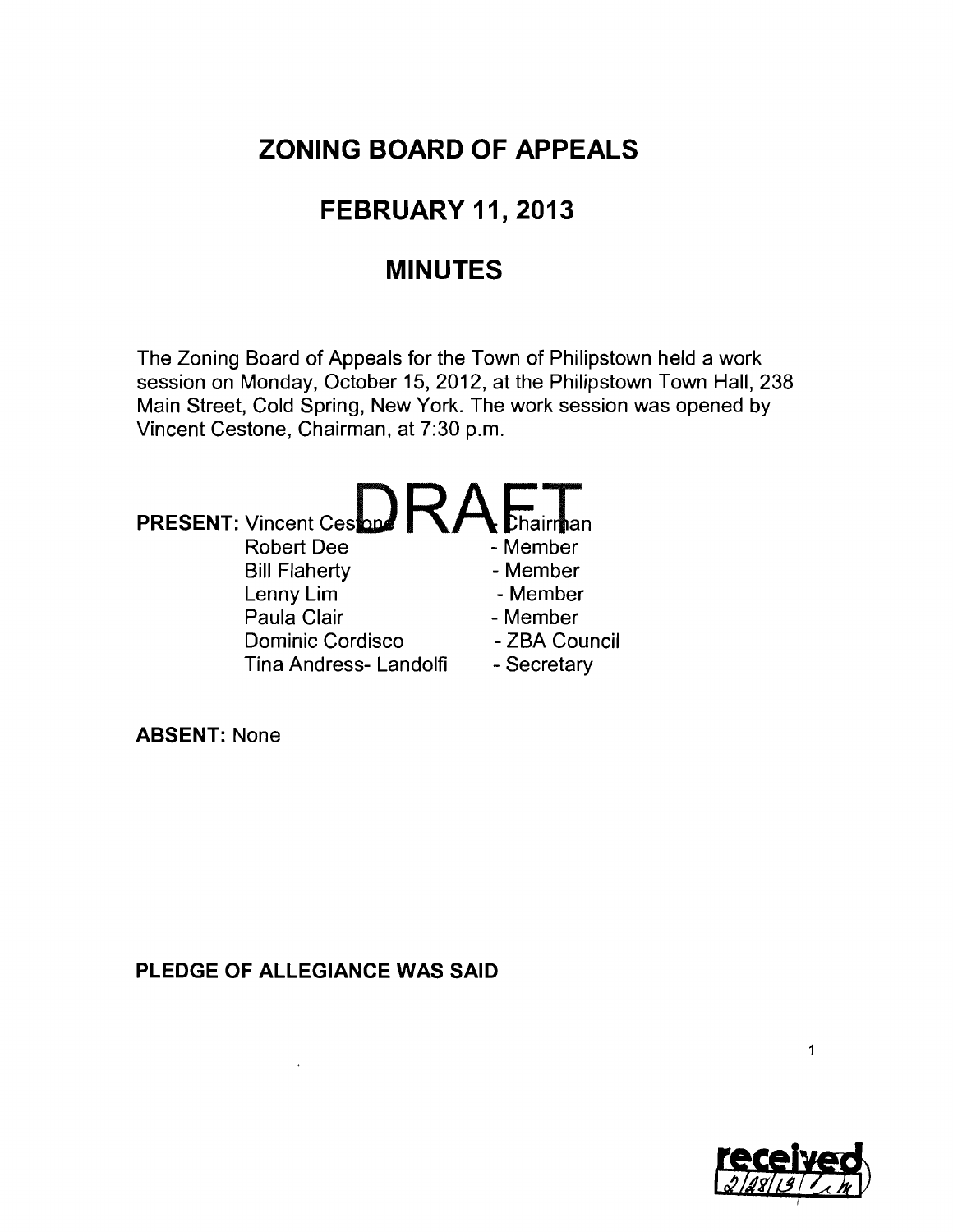**Vincent Cestone-** The first thing on the agenda is to review the minutes for both October and November. Are there any changes or corrections to the minutes?

**Lenny Lim-** She spelled my name wrong.

**Paula Clair-** I had a few grammatical things, but nothing you cant figure out. should we correct them or not?

**Vincent Cestone- I** think so.

**Paula Clair- OK** 

**Vincent Cestone-** I make a motion to except those sets of minutes as submitted, plus the correction on learly's name.

**Lenny Lim- I** will second.

**Vincent Cestone -** All those in favor?

#### **ALL MEMBERS WERE IN FAVOR.**

#### **MINUTES APPROVED**

**Vincent Cestone-** The next item on the agenda is resolution number 877 which was finalized awhile back, and tonight we want to read the resolution. Dominic if you could read up to the conditions we would appreciate it.

**Dominic Cordisco-** Sure.This the Lausca matter.

# **Resolution to be inserted**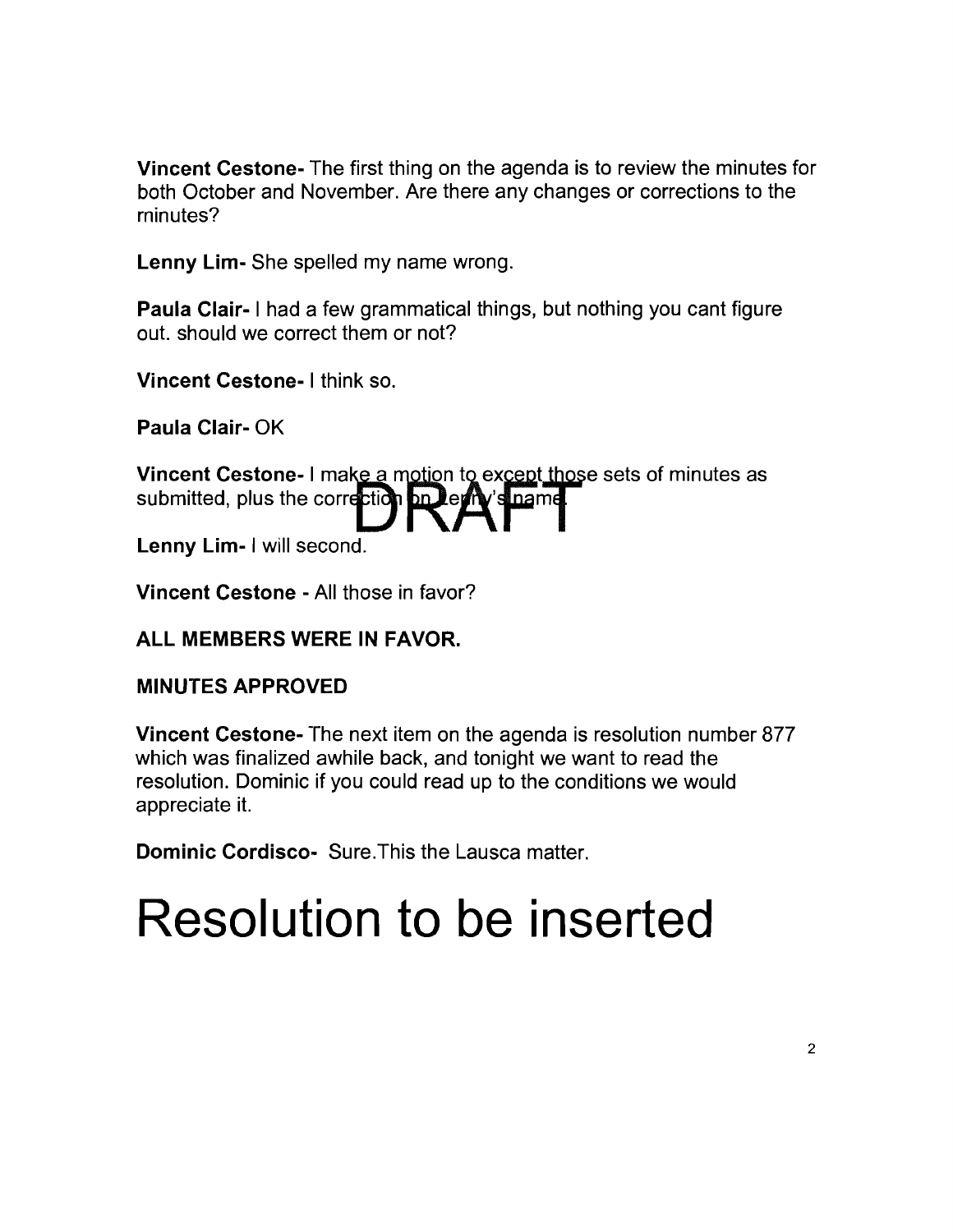**Vincent Cestone-** Ok thats good. This resolution basically grants Lausca's request for voiding the Code Enforcement Officers violations. I make a motion to except it as submitted. Do I have a second?

**Board Member-** Second

**Vincent Cestone-** All those in favor?

#### **ALL MEMBERS WERE IN FAVOR**

**Bill Flaherty- I** would like to make a correction on page five of the interpretation seventh line. Change six food to six foot.



**Vincent Cestone-** Ok so let me redo the motion, and except it as amended.

**Bill Flaherty- I** will second

**Vincent Cestone-** All those in favor?

#### **ALL MEMBERS WERE IN FAVOR**

**Vincent Cestone-** OK. Roll call vote on granting the Lausca Appeal.

**Lenny Lim-** Vote in Favor

**Robert Dee-** Vote in Favor

**Bill Flaherty-** Vote in Favor

**Paula Clair-** Vote in Favor

**Vincent Cestone-** So do I, unanimous.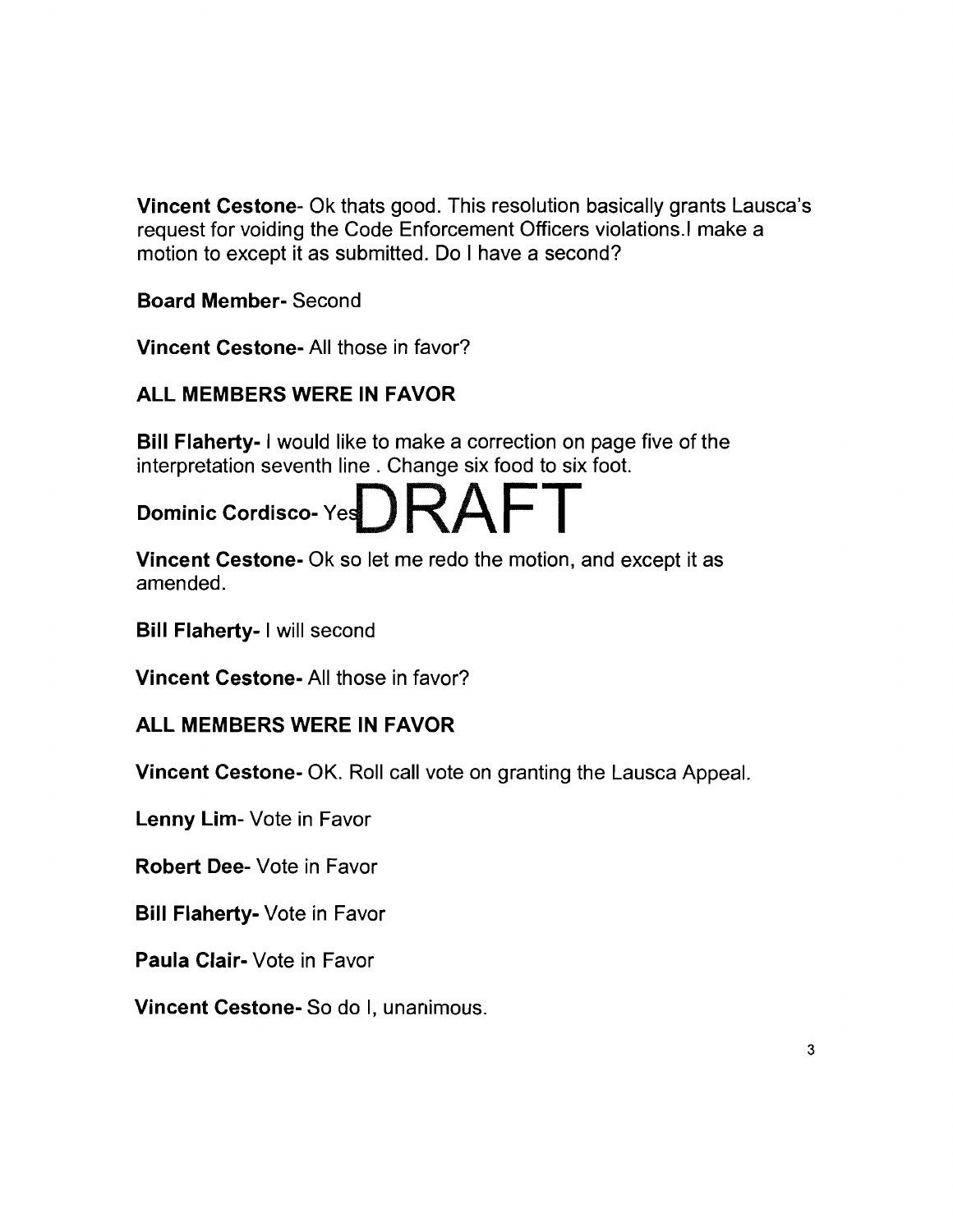Vincent Cestone- Ok, next item on the agenda is a review of completeness of appeal number 883, James Gleick. Does anyone on the Board have any issues with the appeal as submitted?

Robert Dee- I just have a question. I see that the application says your going to cut a 85 foot radiation to cut the trees around this unit, or 84 foot circumference. Is that correct?

Doug Passari- (Inaudible) some logging done first.

Robert Dee- Im sorry.

Doug Passari- He is going to have some logging done first. They are going **Doug Passari-** He is going to have some logging done first. They are goir<br>to remove some mature trees, and then we are going to put the turbine in to remove some mature trees, and then we are got<br>that location.

Connor Kays-The 84 feet radius that you're looking at is actually the radius. That is the distance from the center of the tower to the **inaudible**. That entire area does not need to be cleared to put the wind turbine in. Just where the anchors are placed and around the base of the turbine. It will be up to Mr. Gleick exactly how many trees he is going to want to clear. We don't need that 84 foot radius (inaudible)

Robert Dee- What do you need the logging for? A road to get in?

Connor Kays-No. We don't need any road access. We just want to try and keep trees away from the guide cables, and the tower base its self. just in case a branch falls or a tree falls.

Robert Dee-Do you have any idea how many trees roughly?

Connor Kays-Usually it is less than ten.

(inaudible)

Vincent Cestone- Dominic do you have any issues with this application before we deem it complete?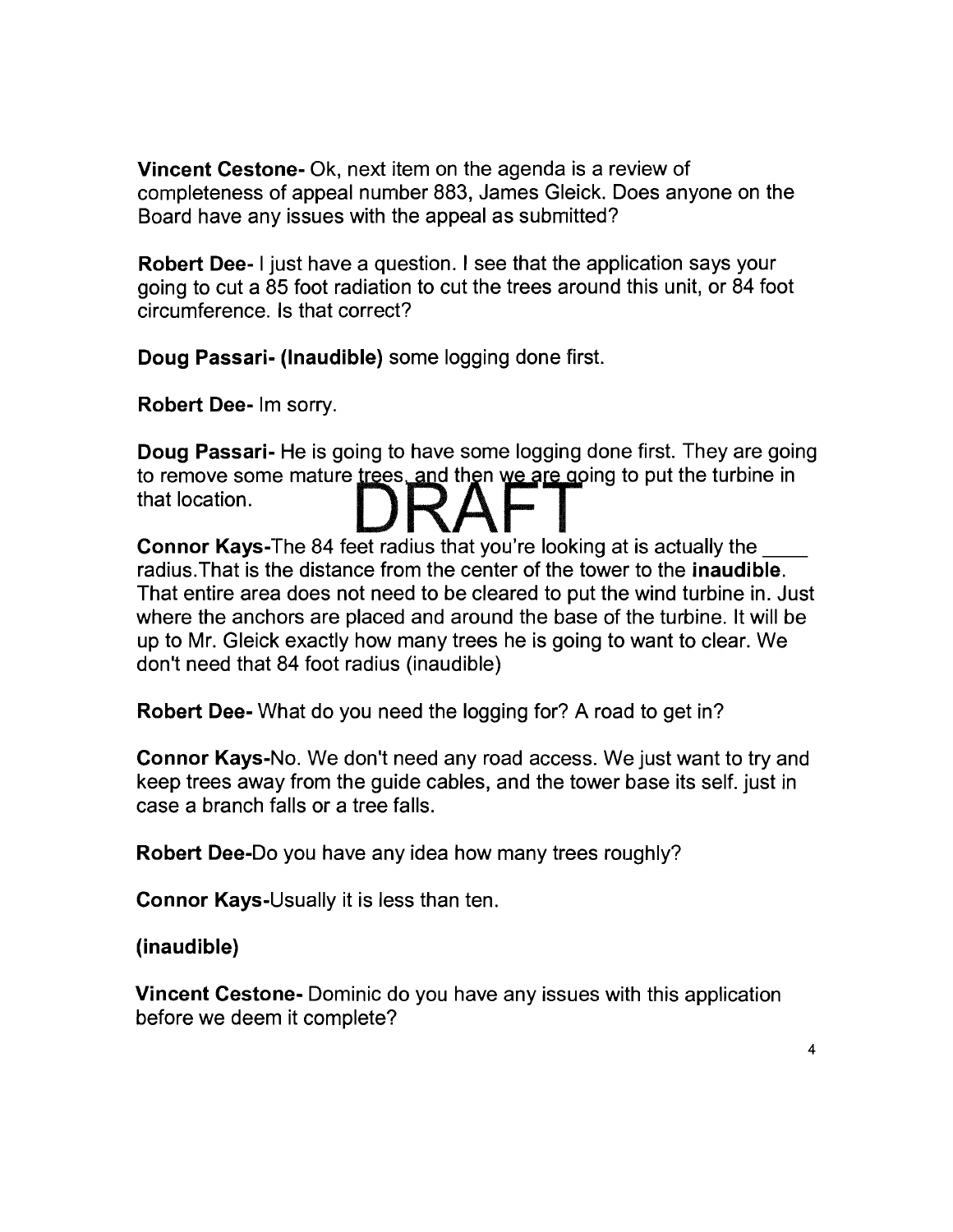**Dominic Cordisco-** No, I don't have any completeness issues, there a number of procedural considerations.

**Lenny Lim-** Can we have your name?

**Connor Kays-** Yes. Connor Kays, KAY S.

**Lenny Lim-** And the gentlemen behind you?

**Connor Kays-** We do have a copy of the deed and we do have an authorization letter from the customer giving us permission to talk about the application.

**Doug Passari** -hands the board the deed and and letter of authorization.

**Vincent Cestone - Ok, il there is no issues with the review for** completeness. we will deem it complete, then we will move on to the next item which is a public hearing on the same issue. If the applicant wishes to make a presentation, the floor is yours.

**Connor Kays- I** know that the board is pretty familiar with the project at this point. I don't know if you guys can see this, but just to give you and idea. The turbine we are proposing is a 10 kw residential unit. The blades on the turbine are about 12 feet long, so about twice my height. The whole height of the turbine will be 140 feet. This is an overhead shot of the property. This is the customers driveway, home, and the red pin is the turbine location. We also have distance measurements here. The closest proximity to a property line is 200 feet. In all other directions we are farther away from property lines. Topographic map is a little tough to read from that distance probably, but this just shows that we are not on a ridge, so we are not sitting right over the top of a huge incline. There are higher elevations around the turbine, so it is not like we are sitting on top of a mountain. Other pictures, these are just pictures of the exact turbine that we are proposing that is a 140 foot guide tower. This one is a 120 foot height, it is a little shorter, but it does give you an idea of the size of the turbine compared to surrounding buildings and those types of things. It is a residential turbine. The entire height of the turbine itself is less than half of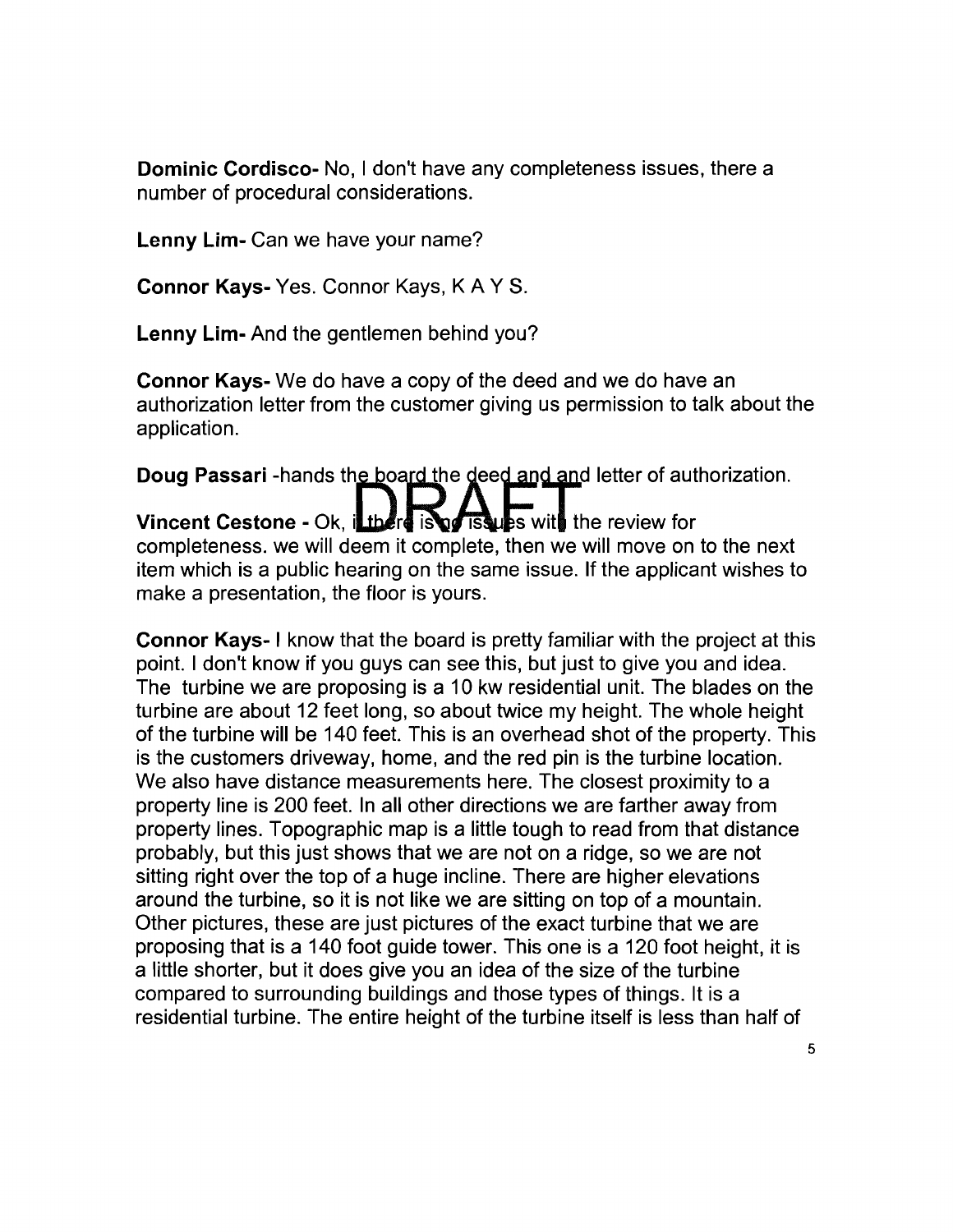what you would see on a commercial size turbine. It is considerably smaller than any of the large mega lot turbines you may have seen in commercial fields.

#### Vincent Cestone- How many watts is it?

Connor Kays- The turbine rated by the manufacturer is 10,000 watts. (inaudible) the state agency that dictates the grant rates it at 8.6 or 8,600 watts. That is just a matter at what wind speed you decide to rate it at.

Paula Clair- I have a question. In your document, I don't know what page because they are not numbered, there is a page that says Hudson Wind Energy, and it talks about the latitude, longitude and the elevation. I see an elevation of 720.80 feet. What is that?

Connor Kays- 721? Vincent Cestone- That is the elevation above sea level. 720.8

Paula Clair- Oh I see

Connor Kays- That is the bottom of the turbine above sea level. We will be adding 140 feet to that.

#### Paula Clair- Ok

Connor Kays- That gives you a good idea at what we are looking to do. Just to give you some more reference as far as what this turbine will look like compared to a commercial turbine, which most people are seeing. You probably have never noticed a Bergey if you have ever driven by one. They are not as unsightly as you think. This turbine is 140 feet tall. The commercial ones range from 300 to 400 feet up in the air. The ones that you can see from miles and miles away are four times as high as this turbine will be. In the sound and other draw backs you will hear with larger turbines (inaudible) this is extremely quiet compared to commercial turbine. We are not at a hub height high enough to impact bird flight. It is only a single turbine, it is not a field, so there is no turbulence issues with birds or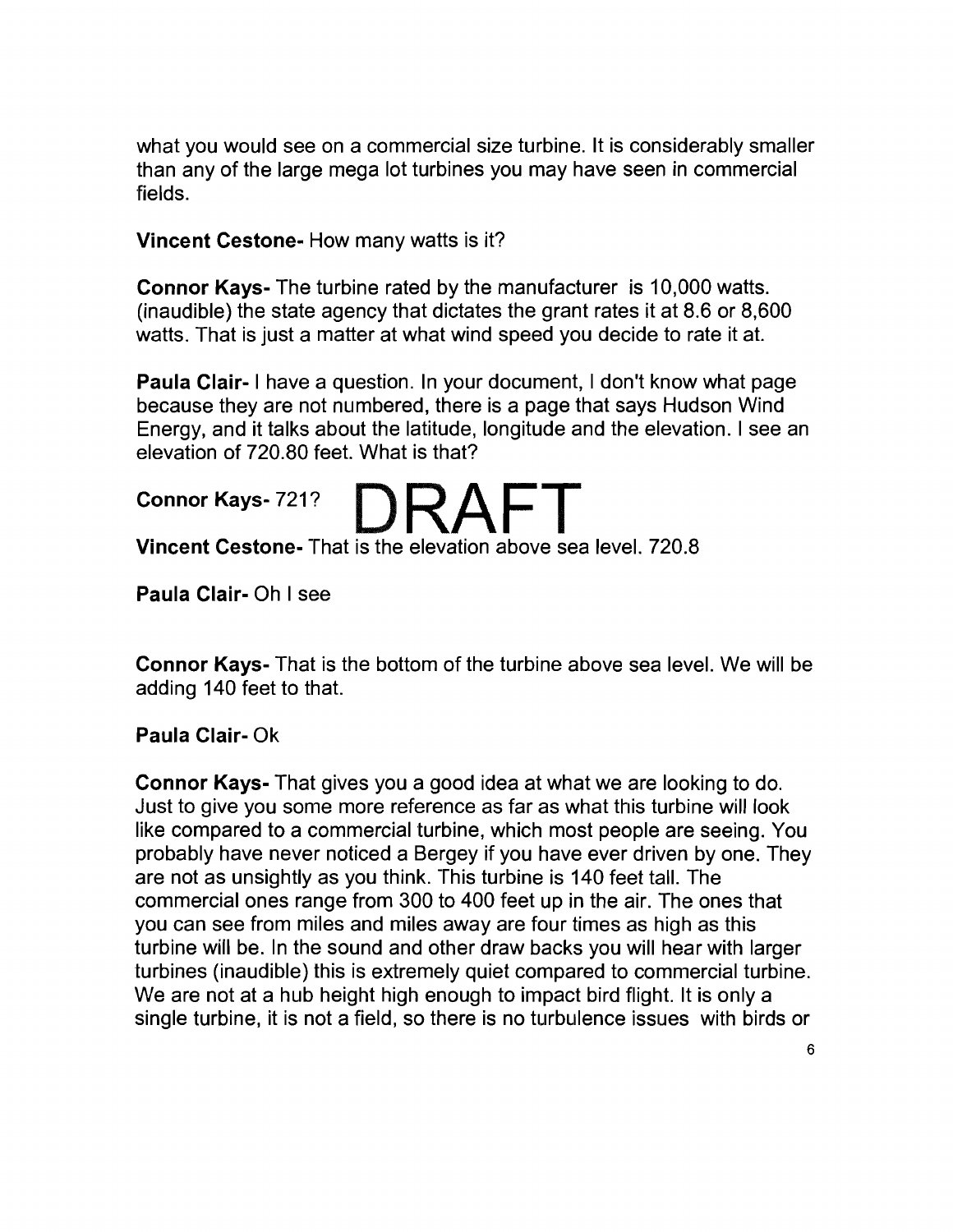other things along those lines. Frankly we are just to low to mitigate any migration patterns. Birds will fly at that height, but we will not be in the way of any huge migratory patterns. For the turbine base we are going to run underground a minimum of 18 inches around 2 feet, 2 inch conduit for our wire run, and some small electrical boxes that will go at the residence to inner tie the unit. It is a great tied unit, so we are back feeding the customers grade and reducing their electric bill directly. This turbine will produce about 9600 kw hours a year. The customer uses about 20,000, so we are hoping to cut his bills in half with this turbine. It is all on sight production. If he produces extra in a given month, the utility company will bank that for him. They treat it just like roll over minutes, he can use it in a month when the wind is just not that good, so it is for all on sight production. I think that gives a pretty good idea of the project. The base if the tower is a 3x3 pad. The guide anchors will come out at an 84 foot radius. Those anchors go about 6 feet deep overall their not disturbing much land at all, we dont need at a rest road There wont be any drainage or other issues with the site. Once we leave we are not disturbing much soil, and everything should be replaced.

**Vincent Cestone-** Why the 140 feet height?

**Connor Kays-** The 140 feet height is all about production. The taller the turbine is the more productive it is going to be. The heights from Bergey range from 68 and 140 feet in 20 foot intervals. If we were to put this turbine at 120 feet even one step down from where we are proposing, then we are losing about 50 percent of production. That has to do with the turbulence from the trees, just in general every 20 feet we go up we typically see anywhere from 1,000 to 2,000 kw hour per year increase in production.

**Vincent cestone-** How come a turbine with blades as opposed to an axial type?

**Connor Kays-** Axial turbines are very new, and so far very unproductive.1 have not come across in the last six years anything near as productive as they are suppose to be. It is certainly not as productive as a horizontal access turbine. Some of the bigger ones out there is Urban Green has a decent vertical access turbine. The biggest one they have is a 4000 watt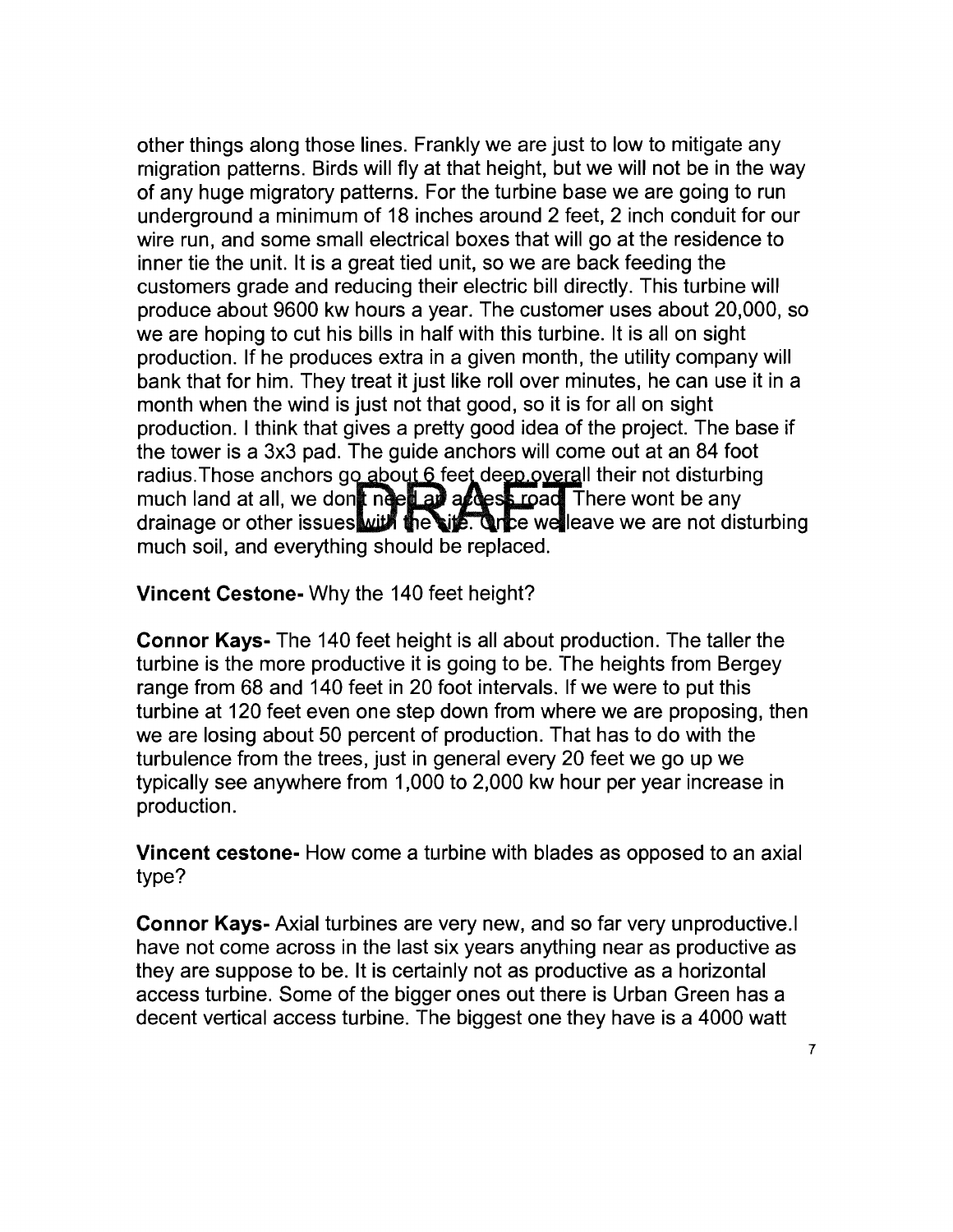unit, and you would be lucky to get 2000 kw hours out of it on the best site. They just are not there. The claims for vertical turbines are they can work with more turbulent winds, they just don't need as high of wind speeds to be productive, and the data just flat out has not shown that. They don't make them as big, and they are just flat out not as productive as a horizontal axis turbine. Bergey has been in business for about fifty years, this turbine has been prime tested, and it has very few moving parts. It is designed with a maintenance free perspective in mind, so we have been working with them for over five years now. They have turbines all over the world operating. The oldest one around is still kicking in the states, is fifty years old.

#### **Vincent Cestone-** This generates DC?

**Connor Kays-** This actually generates what they call a wild dc signal, so it is three phase signal that comes off the turbine It is not a clean signal that comes off the turbine.

**Vincent Cestone -** So it is very (inaudible) with the sixty hertz?

**Connor Kays-** That is correct, Yes. It will go into the inverter, that will\_ into dc, then back into a clean 240 volt dc. The inverter is extremely picky, it has to register the grid, and it basically pings the grid 0 a regular basis, and it has very low tolerances for hertz and voltage that needs to see from the grid. If there is a power surge or a power outage the inverter will automatically disconnect the turbine from the grid then it will continue to ping the grid until it continues to see that clean signal again. Once it see that signal it will wait five minutes, then it will turn the turbine back on to the grid. That is all per regulations with the utilities, every inverter whether it is wind or solar anything that is (inaudible) with the grid has to meet those test and certifications, and that five minute waiting rule.

**Vincent Cestone-** They use AC because it is less maintenance on it?

**Connor Kays-** The use AC in this state. Bergey uses AC just because they can transfer more juice, and they can deal with that noisy signal.

**Vincent Cestone-** Yes, there is no brushes or anything like that.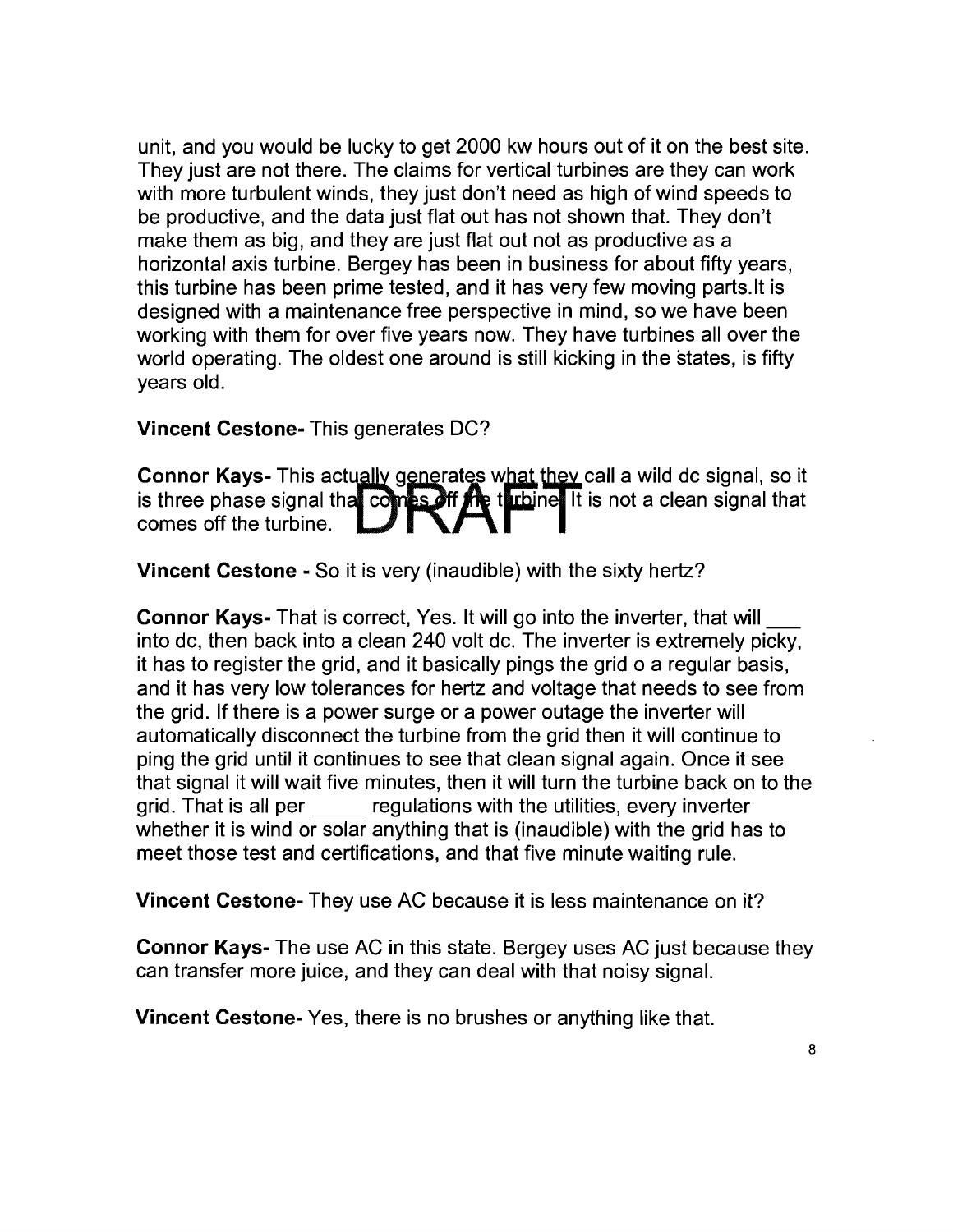**Connor Kays-** Exactly, it is a brushless permanent magnet turbine. The DC power you see on smaller turbines (inaudible) The AC just makes more since.

**Paula Clair-** I have a question. This is more curiosity related more to this particular issue. If the power goes out, does the wind turbine continue to make electricity for the site?

**Connor Kays-** It will not, no.

**Paula Clair-** It will just go into the grid, and that is it?

**Connor Kays-** Yes. It is a balancing act, so if the turbine is producing less than the customer is using, they just use that much less from the grid. If they are even then the customers meter wont move. If they are producing more, then their meter will actually spin backwards.

**Paula Clair- I** see.

**Connor Kays-** In order to have backup power you need batteries, and different electronics, and from Bergey a different turbine that looks the same, but it is not. That turbine actually puts out DC, because it goes directly to a battery bank. They are much more expensive and maintenance heavy (inaudible)

**Lenny Lim-** In the material package you gave us, they keep mentioning that 80 to 140 feet would be the the ideal height.

**Connor Kays-** That is correct.

**Lenny Lim-** Ok, then why not lower it? Why not go towards more the 80 then the 140?

**Connor Kays-** As I said before, I only have one copy, but you guys can pass it around.

**Lenny Lim-** No we wont. I would like a copy for everybody.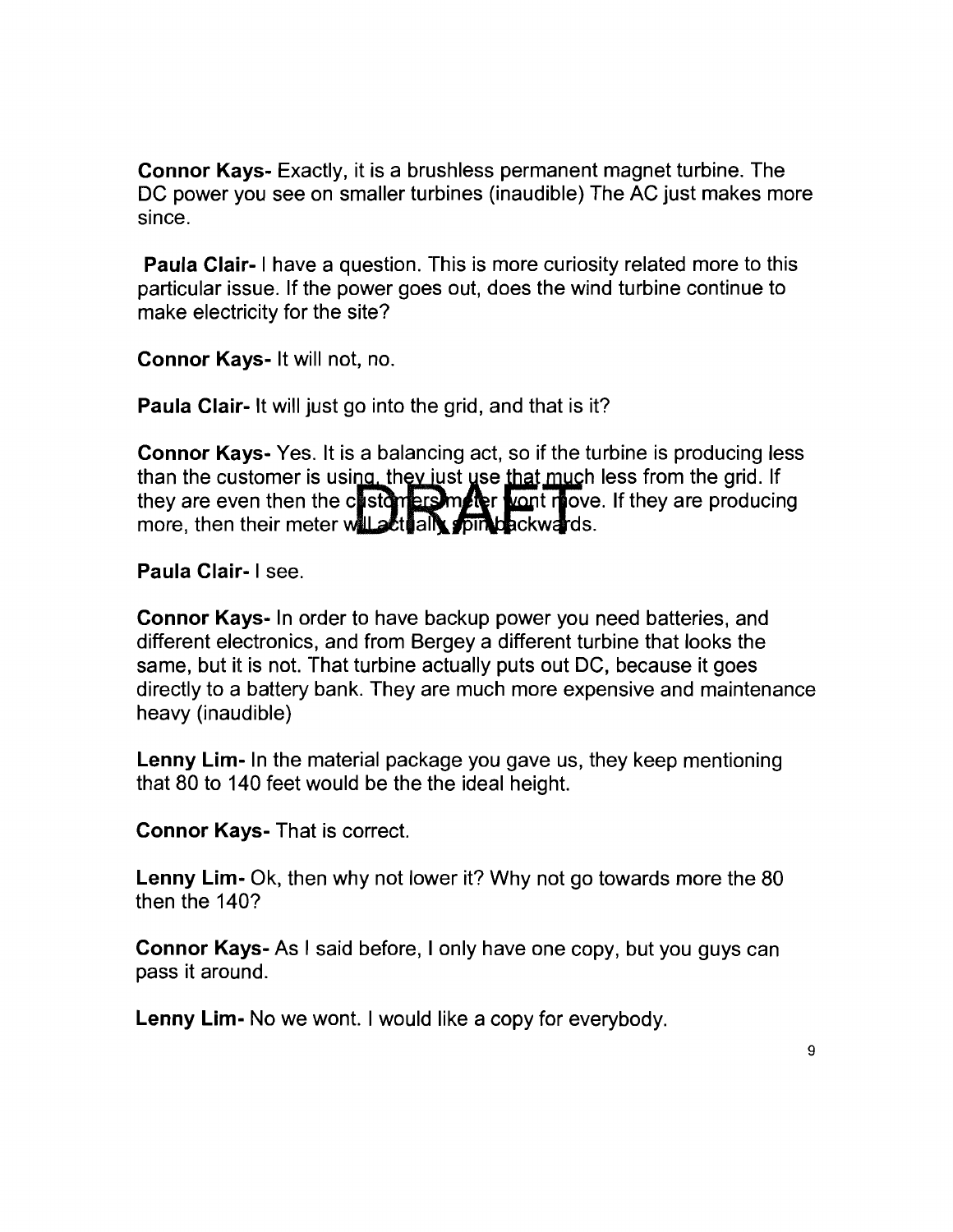**Connor Kays-** Ok. We will have to produce.

**Lenny Lim-** We don't have time to stand hear and read and pass it down.

**Connor Kays-** Ok, sorry. at 120 feet, so one step down from our proposed height, the estimated production is only 4600 kw hours. We would actually loose out on 50 percent of our production just by dropping down one tower height.

**Lenny Lim-** Is 80 feet acceptable? Will he have the electricity that he needs for his property?

**Connor Kays-** No, it wont be cost effective for him to do that. He is getting a grant from the state that is based on the estimated production of the turbine. They give him three youard and future its for every kw hour that we estimate he is going to  $p$  and  $q$ . Not modely comes directly to the installer, so the customer does not have to pay anything. That grant can be upwards of fifty percent of the total cost of the project.For every kw we can produce or estimate we can produce, we get and extra three dollars and fifty cents from the state.

**Lenny Lim-** That is an economical answer to the question. Can you produce as much power?

**Connor Kays-** No.

**Lenny Lim-** What can you do at eighty feet?

**Connor Kays-** At eighty feet we are looking at, if you look on that. We are a 10k turbine, and the estimated production at the max end is 3200 kw hours.

**Lenny Lim-** Is that sufficient for a single family dwelling?

**Connor Kays-** No. Most single family dwellings use an average of 10,000 kw hours per year. This particular residence uses twice that. If we were to go with an 80 foot height we would be producing less than 25 percent of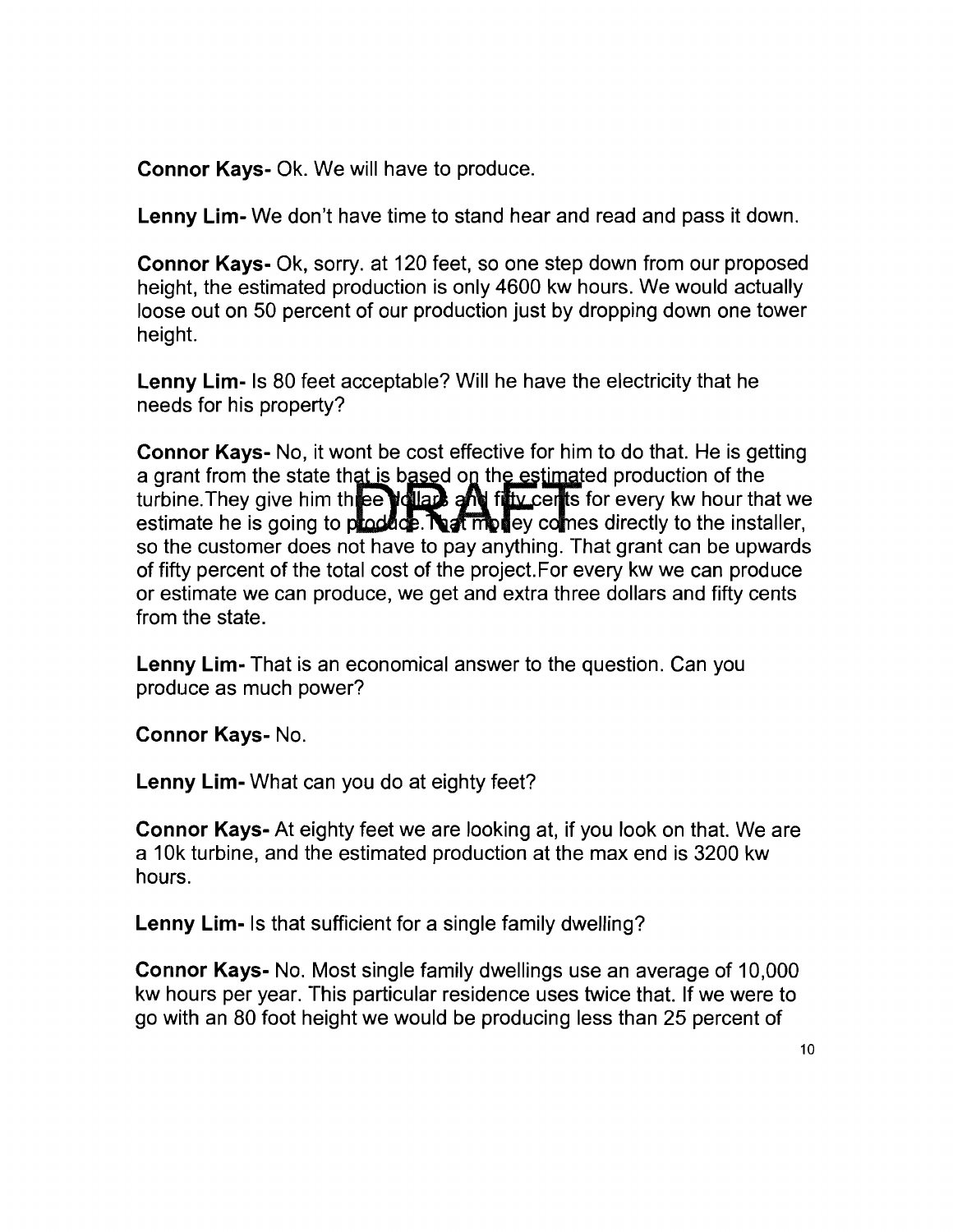what they are utilizing. The grant would be 75 percent smaller. Turbine cost does not change a whole lot with height, so it just makes the project not feasible at that point.

**Vincent Cestone-** The issue here is that this turbine is three or four times higher than our maximum height, so it is not insignificant. It is and issue.

**Connor Kays-** Right, and we do understand that. It is tuff in this industry, because a lot of towns have height restrictions in that range. We honestly wont do turbines at those heights. Even at eighty feet, there is only one turbine I have done at eighty feet in the state, and it is located right on Lake Ontario. Other than that, you basically have to be at least at 100 feet, and a site like this where we have trees surrounding the area. In order to get enough production out of the turbine to be cost effective and useful we need to be above that height.



**Connor Kays-** That is correct. Eleven and a half feet.

**Robert Dee-** So actually you are going above 140 feet with the blades.

**Connor Kays-** Yes from tip to base you are at 152.

**Robert Dee-** So it is 152 feet?

**Connor Kays-** Yes, with the blade height up there.

**Bill Flaherty-** Can these turbines withstand hurricane winds?

**Connor Kays-** They can.

**Bill Flaherty-** Without collapsing?

**Connor Kays-** Yes. These are designed in Norman Oklahoma, which is tornado valley, they have a couple turbines that have gone through tornados and are still standing.They are not necessarily still operating, but they did not come down. They are rated to a 150 mph gust, and 100 mile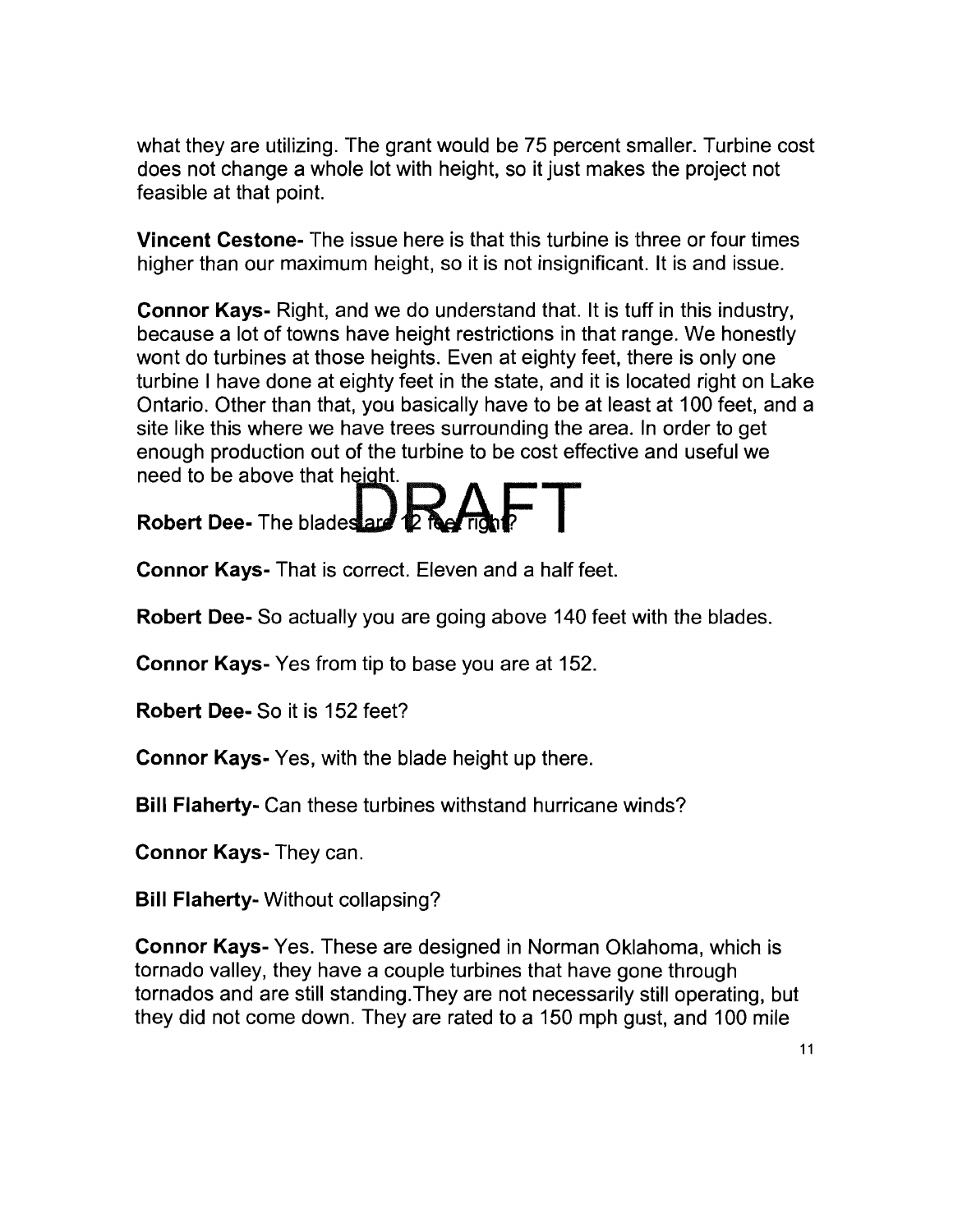per hour steady winds.They can withstand a hurricane without coming down. We engineer them to be placed in the worse soil conditions possible, we engineer them to be put 0 a beach, so the foundations, the depths, the amount of concrete are well over designed for the typical soil conditions we find.

Bill Flaherty- So you are saying they are extremely (inaudible) and impervious to heavy winds?

Connor Kays- Absolutely, that is a huge design point for Bergey.

Bill Flaherty- They are relatively quiet?

Connor Kays- Yes, they are relatively quiet. We only add 1 to 6 decibels at a 200 feet distance (inaudible) these you would look at 32 decibels for someone to notice a difference. If  $v \notin \mathbf{R}$  hab winds, you may if you are right on the property line, and brobably a little bloser you might hear a little buzz from them, but certainly not from outside of the property Iines.Again that would only be in extreme weather conditions, and would hear the weather more than the turbine itself in those types of weather conditions.

Bill Flaherty- I have been to several sites where turbines were used, and I heard a whizzing sound constantly.

Connor Kays- Sure, from large scale wind turbines. Large scale winds are much louder, they are much larger, they disturb a lot more winds. They can make some noise. You can be within 400 to 500 feet from those, and you will hear them. You also typically have a number of them in a small area, so that adds to the noise factor.

Bill Flaherty- You don't think that will be a factor (inaudible) there are no neighbors relatively close to the site, so I don't think it will be disturbing.

Connor Kays- Right.

(inaudible)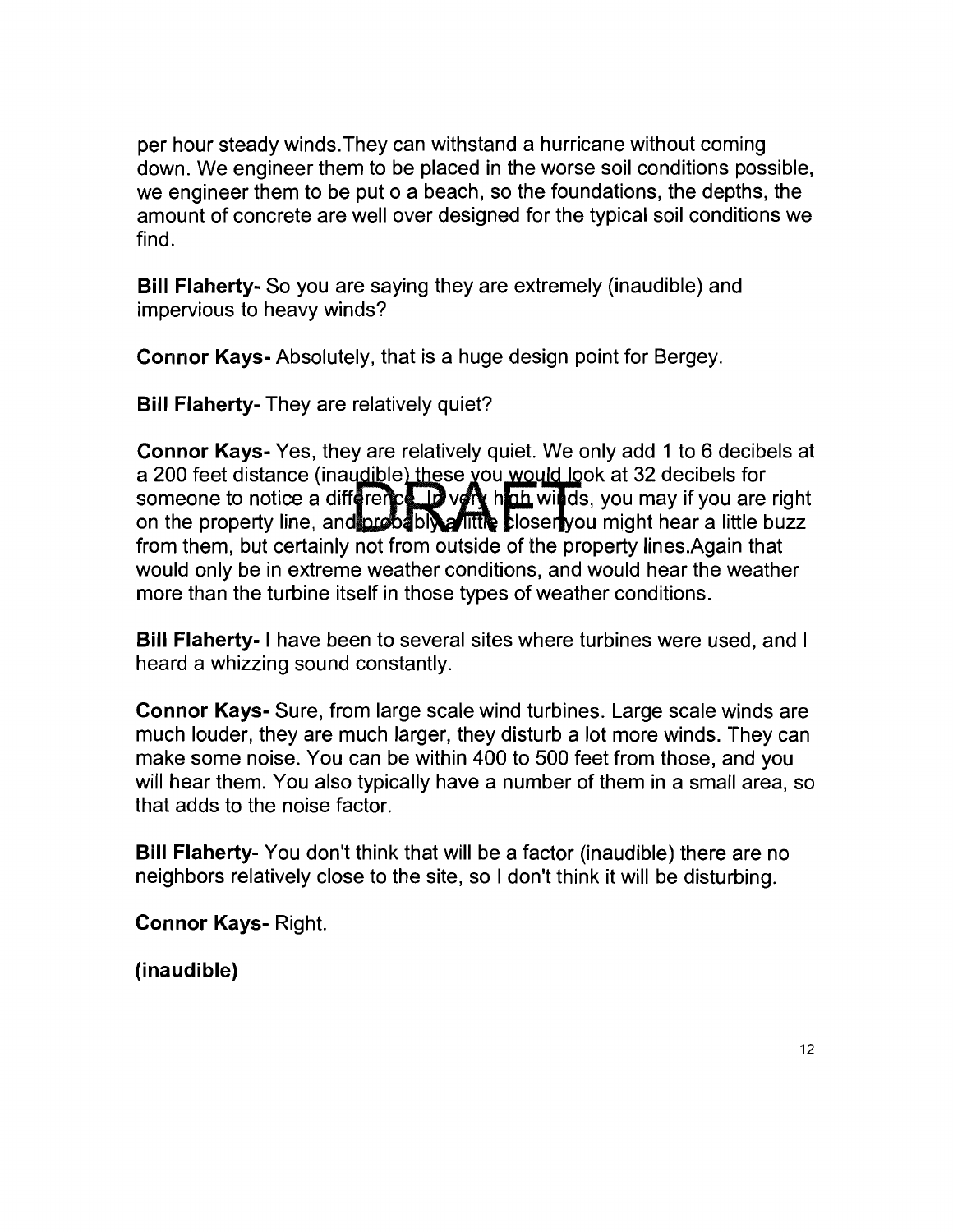**Connor Kays-** There are also trees that are going to deaden that noise. There a lot of factors that go in there. I would be shocked if anyone could hear this from the property lines. Visually as well, I don't believe it is going to be noticeable from anywhere other than right on the property, roads neighbors, unless they walk right to the property line I don't think they will be able to see the turbine. Typically for wide open sites that are on a decent hill, you wont notice the turbine until you get to about three hundred feet of the property if you were driving down the road. With the trees, the setbacks from the roads, and other homes in the area, I don't think anyone would notice it is there.

**Vincent Cestone-** You are not putting a monopole in the ground, you are putting a pole with guide wires on it?

**Connor Kays-** It is a triangular tower, and each side of the triangle is a foot, so it is a lattice structure having the and yes it will have guide cables that come from the tower. There are three quide points, three different anchor points and each anchor point has three cables that come down to it. Those come from three different heights of the tower.

#### **Vincent Cestone-** And Color?

**Connor Kays-** Color, typically we propose the standard Bergey colors. Their standard is white and yellow. We do black blades, that is an environmental precaution they recommend in the North East for snow melting purpose. I doubt you would ever see any snow or ice on these, but because Bergey recommends it, we typically do black blades.There are color options. We would need to discuss that with Mr. Gleick, but we do have the option to go gray, which blends in about as well as you can with the surrounding skyline. That is a no cost option if the board feels that is necessary. We try to stick to the Bergey yellow and white, but it is a small point in the long run for this.

**Robert Dee-** You changed the application to 140 feet, but it is actually 152 feet.

**Connor Kays-** If that is how you guys want to look at it. I have towns that go both ways. Most of them look at hub height.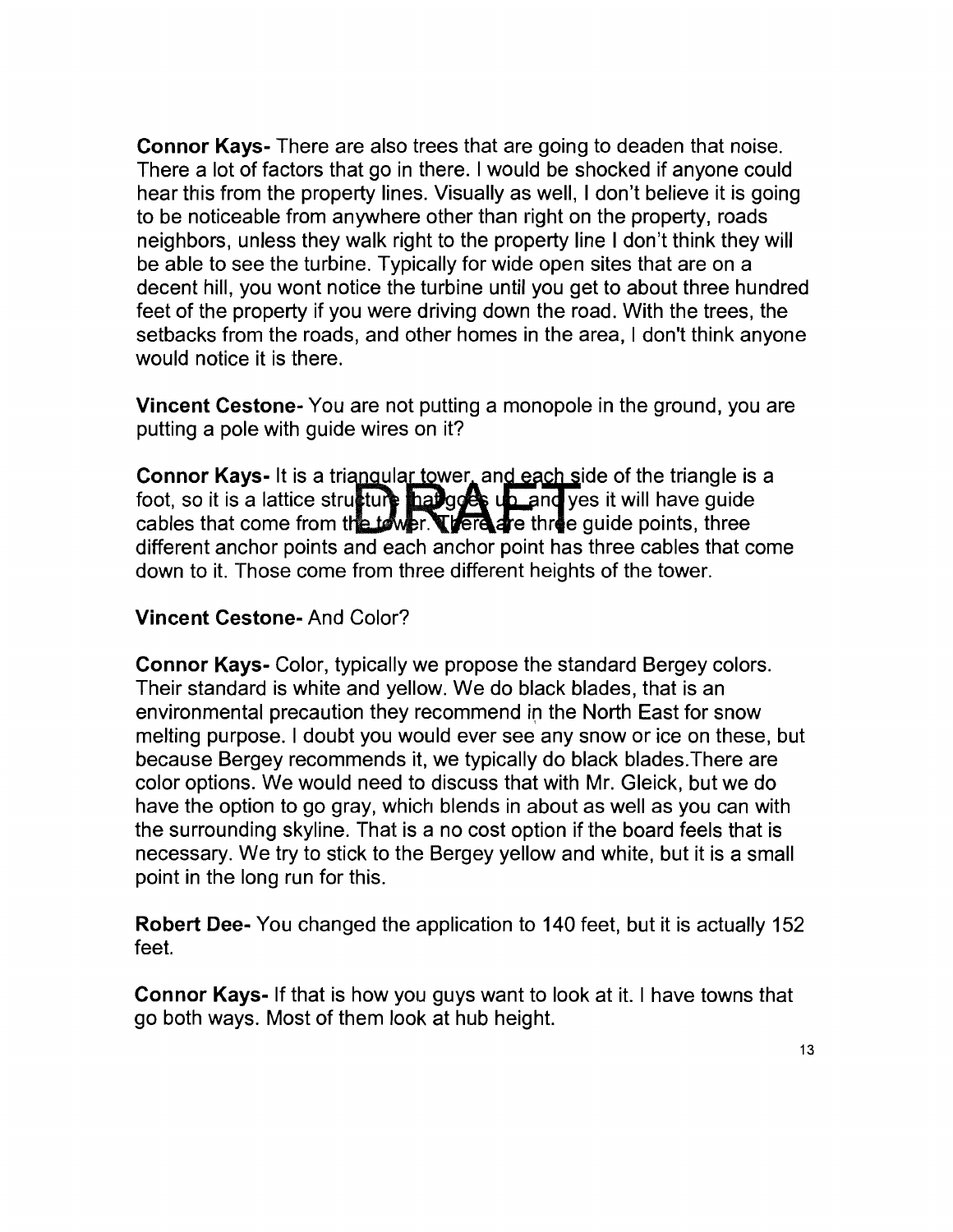Robert Dee- I would rather it go to 152 feet, that is exactly what the height is going to be.

#### Connor Kays- Ok

Robert Dee- My other question is, in your presentation you have a warning high voltage label about five foot above grade. How much voltage would be there?

Connor Kays- The turbine itself on the loud AC side can push up to around three hundred volts, so it is fairly high voltage. It is not a whole lot higher than what the standard voltage is.

Robert Dee- are you going to have any site quards? If the kids get on the property is there going to be a fept exact it? It would be a danger to the kids, I mean kids are currous.

#### Connor Kays-Sure

Robert Dee- You know that when they get the word there is a wind turbine, you know that they are gonna go on the property.

Connor Kays- As far as all the electrical things go, all the electrical is in conduit and protected. The disconnect to the base of the tower is locked, so there is no hazard of them getting into any electrical,unless they bring a sledge hammer and start smashing things. As far as climbing on the tower goes, they do make guards that can be placed, and also the with guide towers you can remove pegs up to ten or fifteen feet to prevent climbing. Either one of those precautions can be put into place.

Bill Flaherty- Will there be any lighting at all?

Connor Kays- No, there is no lighting proposed.

(inaudible) Multiple conversations.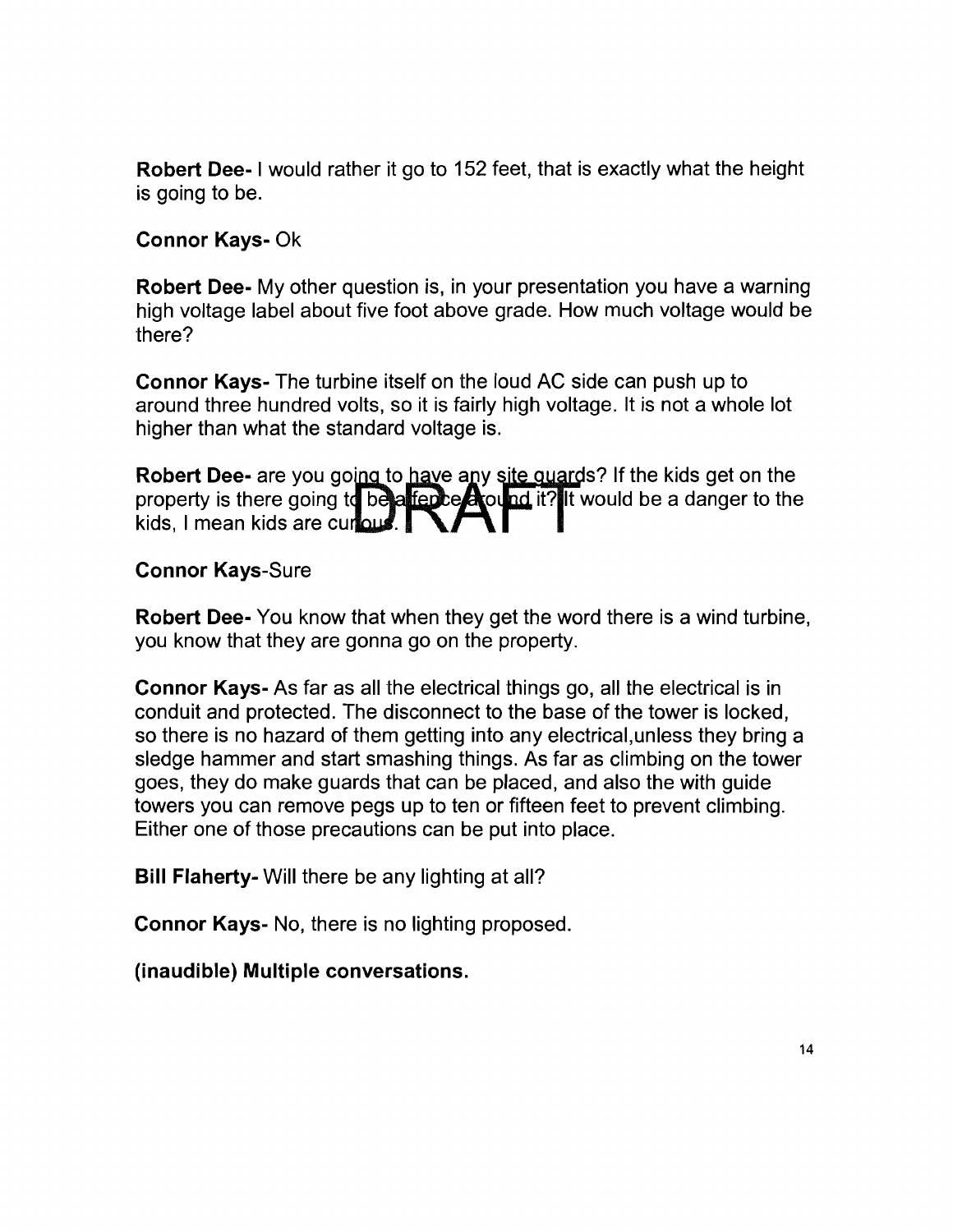Connor Kays- Will not effect any nautical flying planes. We are well below that. The FAA will recommend lighting if we are up over 175 feet typically, and even then we have to be in the proximity of a airport, before they would recommend that. In this case we know that we are well below the threshold, if we are ever near an airport, we run the criteria through the FAA, and the only time they have ever recommended that is when it was next to an airport, and they did require lighting for that.

Vincent Cestone- If you go to two hundred feet then you have to have lighting.

Connor Kays- Yes, two hundred feet and up (inaudible)

Vincent Cestone- Anymore questions from the board?

Paula Clair- Yes. when we had this Afole us a couple of months ago, it was uncertain whether this was going to be a major.

Vincent Cestone- It is a major.

Paula Clair- It is a major, ok. I guess my question is for our attorney. Do we have the latitude to approve a variance of this kind? You know, because the zoning law or the Town Law says forty feet. What kind of latitude do we have here?

Dominic Cordisco- You have some latitude. To answer your question, maybe I can take a step back for a second. It was decided that it was a major application, and rightfully so. In order to meet a minor application criteria you have to meet all the requirements, including being no higher than forty feet, and this clearly is not. It triggers the major application portion of this. You are hearing this for the first time tonight, the actual real presentation. This is a multi step process, because first of all, once it triggers a height variance, they also have to obtain a special permit from this board. You are considering two things, they are both related, but they are two separate things.One is a variance for height, and the other is a special use permit. Special use permit is a permit issued by the board where you are deciding whether or not in essence the application and what they are proposing to do fits in with the surrounding community. I have a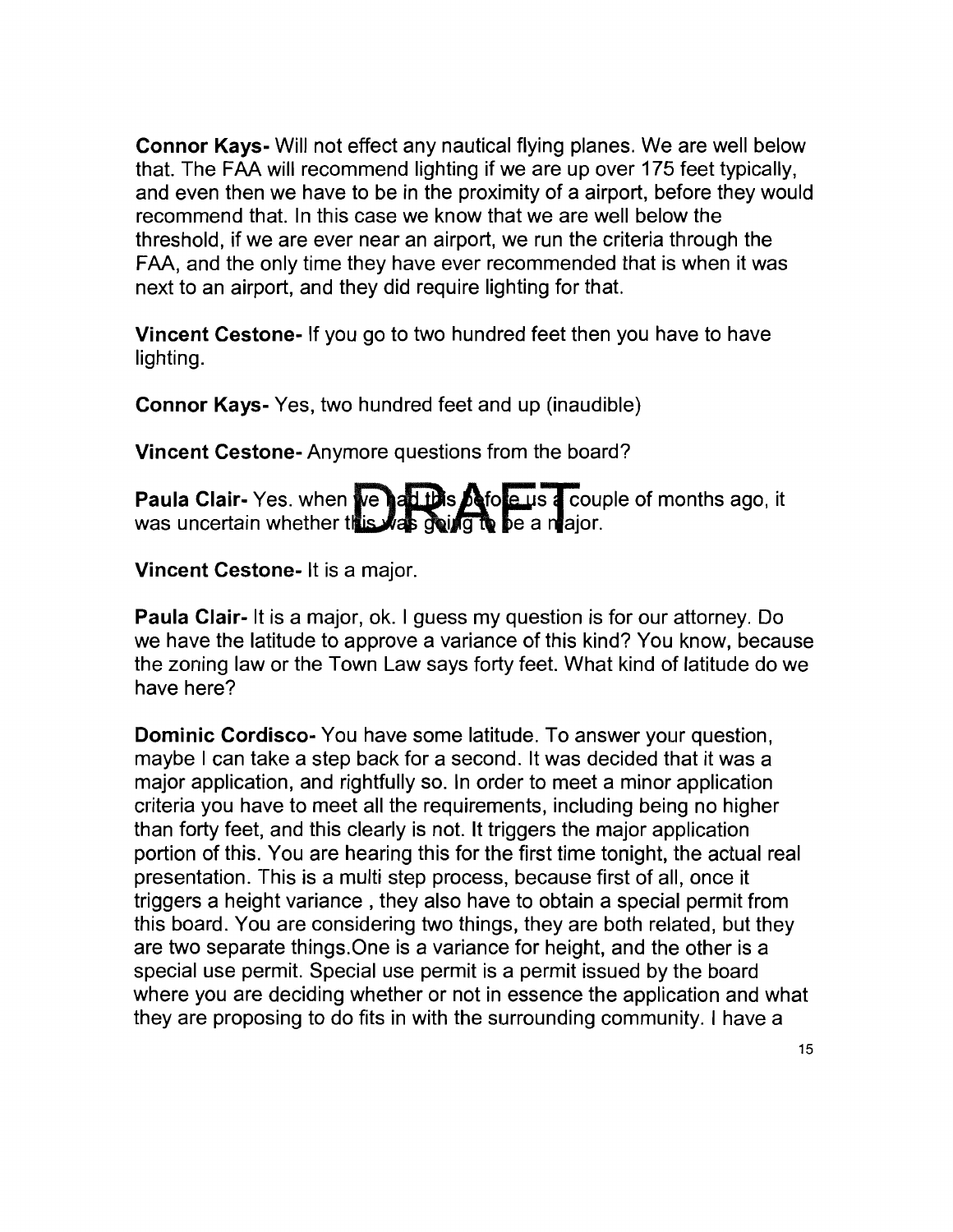number question in connection with that. I know that we have testimony tonight that there are no visual impacts, that there is no substantial noise impacts. In the materials that were submitted, it stated that the residence itself, the Gleick's residence, is listed as being 213 feet away. That is all fine and good for the Gleick's, because they are putting this tower up, and if they are impacted by the tower either by noise or by visual, it is there tower. I think you need to look at where the next nearest neighbor is. It is the neighbor that could be eventually impacted, but it goes even further than that. When you are granting special use permit, this board has to comply with the State Environment Review Act, so yo have the obligation under SEQR to evaluate the potential environmental impacts. That would include visual impacts, visual impacts from a scenic nature, all of those items are scenic, visual impacts, noise impacts, you even mentioned logging before. That is the kind of thing the board has to take the totality of those circumstances and evaluate whether or not what they are proposing to do has been minimized to the extent hat it does not impose any significant environmental impacts. Mayon 140/eet of 152 eet does not impose any significant environmental impacts that are significant, but you are not at the stage yet where you can make that decision in my opinion. You have not been presented with information yet that would allow you to make that kind of judgement call.That is not even the end of the process. Lets assume they can provide that kind of information, and the board is satisfied, and your questions are answered, and at the end of the process you grant the variance for 140 feet or 152 feet or whatever variance you grant, and you rant the special use permit that goes along with it. They then have to get site plan approval from the Planning Board as well. There are issues that the Planning Board might be focused on, and that might be safety of the tower, safety of the structural integrity of the tower to make sure it is on soil that is going to withstand the tension of having that tower on it. Make sure that the tower does not blow down, if it was to blow down, make sure it does not blow down on the house, or the neighbors property. Those are all site plan related issues, but they don't even get to answer in those, because they wouldn't be before the Planning Board until this board **(inaudible)** Those are some of my comments.

**Vincent Cestone-** This would be measured on the five factors.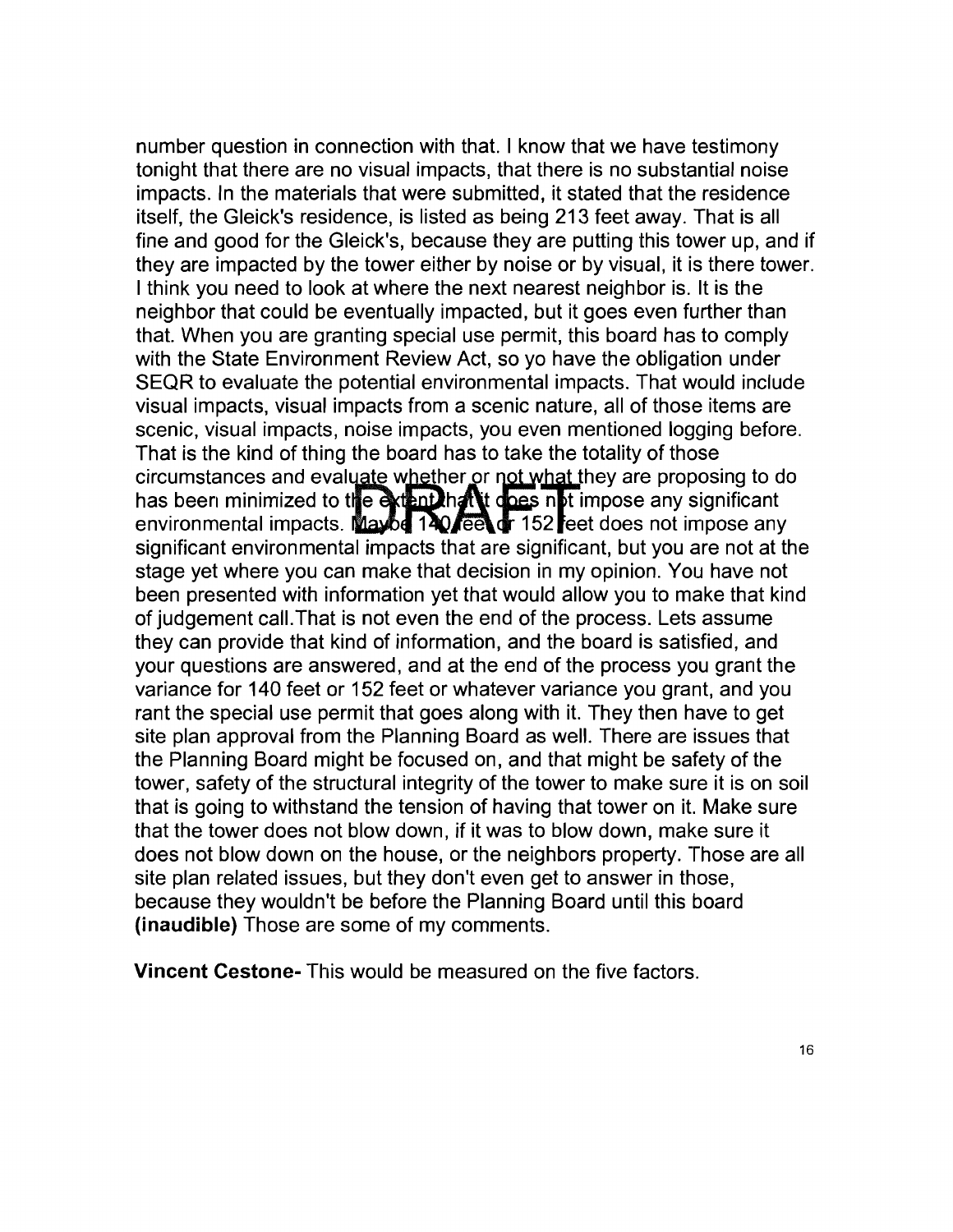**Dominic Cordisco-** Correct, this would be a five factor test for an area variance, because what they are seeking is an area variance to go from 40 feet to 152 feet.

**Vincent Cestone-** As far as the SEQR part, do we have to declare ourselves lead agency?

**Dominic Cordisco-** That is a good question. I have been thinking about that. You have two choices. You can circulate for lead agency, and that would mean that this board would become lead agency under SEQR, and the decisions you make under SEQR would be binding on any other board including the Planning Board. That is one way to do it. It may be beneficial for the applicant to do that, in the sense that your looking at the special permit aspect of this, which is very similar to the SEQR in terms of the ultimate goal of  $SEQR$ . (in audible)

Vincent Cestone- But that Would also lie the Planning Boards hands if they wanted to make changes?

**Dominic Cordisco-** It would, because the Planning Board would be bound by whatever SEQR determination that you made. The other way to do it would not to circulate for lead agency. You still have an obligation to complete SEQR, but if and when the application goes to the Planning Board, then the Planning Board would also have to complete its own SEQR review in connection with the application. Theoretically they could have their own issues with SEQR environmental impacts, such as noise or visual impacts, so it is bit of a conundrum.

**Connor Kays-** Just to interject a little bit on the SEQR. We (inaudible) State grants (inaudible) a separate board decides to pick that up. Typically the SEQR itself is negligible. A lot of the SEQR has to do with soil. The only thing we have is visual and noise. If neither board wants to do it then will take the lead agency. They do not like to do that, but they have done that before for boards who did not want to take that stand. We will have the state run as lead agency for the SEQR purpose alone. Any of those three options works for us.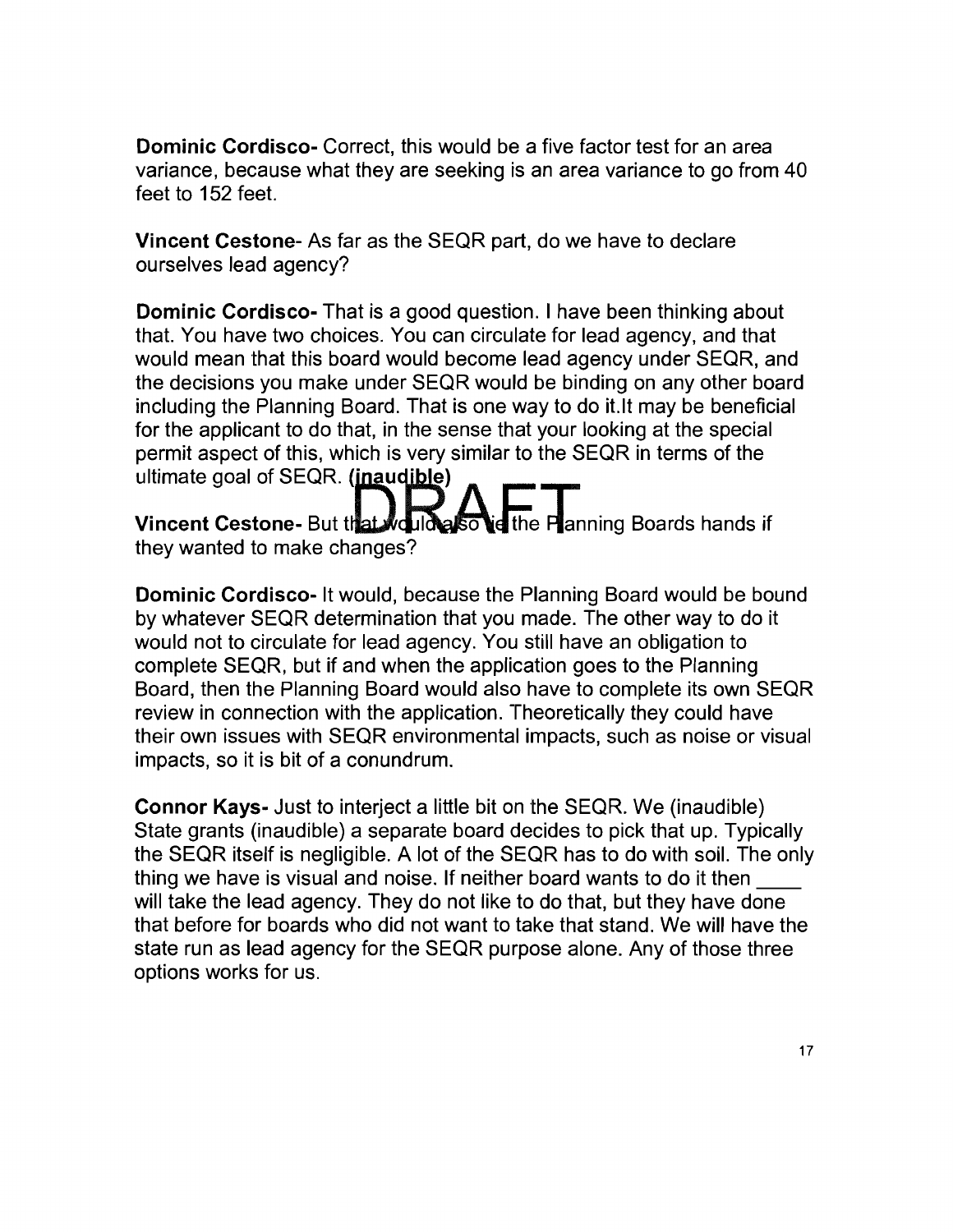**Vincent Cestone-** With this being a major application, I would assume that we would have to go through a multi part SEQR.

**Dominic Cordisco-** It is a major application. The application itself is what SEQR would consider to be an unlisted application. SEQR has three different categories of action. One is a type one application which requires a long form. The long form, the current one is about 18 pages. There is a new one going into effect on April 1st, and that one is about 27 pages. It has a lot of questions in it that would not be applicable to this application.

**Connor Kays-** 90 percent of the long forms that I have filled out are not applicable to this.

**Dominic Cordisco-** Correct, but this application is an unlisted application, so you have the choice to decide whether or not you want the short form. The short form is truly short, it is instrumed page. Even with the short form that would not preclude  $\frac{1}{2}$  minimum sking, or the m providing a noise and visual information, or any other questions you might have as a addendum to that. The gentlemen is correct, that the primary impacts would be noise and visual. It is not like a cell tower, where you have a cell to at similar height where you have radio frequency admissions and also have to be evaluated to the limited extent that the Federal Government allows you to do that. This is primarily noise and visual. I personally question whether or not the applicant has provided enough information yet.

**Connor Kays-** There is noise data. You have 10 copies of that. It gives you an idea where they ran a test in a specific area with no turbine, then they ran the same test with the turbine in place. It is pretty in depth, but it does go through the distances and the noise level (inaudible)

**Dominic Cordisco-** If I may, Was this a noise test done on this property?

**Connor Kays-** No, that gets very difficult, because we can go out and test the noise at the site, but until the turbine is installed you are not going to know exactly what the turbine is going to add at any given point. This is what we typically use (inaudible) study that we could provide that goes into more depth. They have tested a number of turbines, but to do an actual site test without installing the turbine wont do a whole lot of good.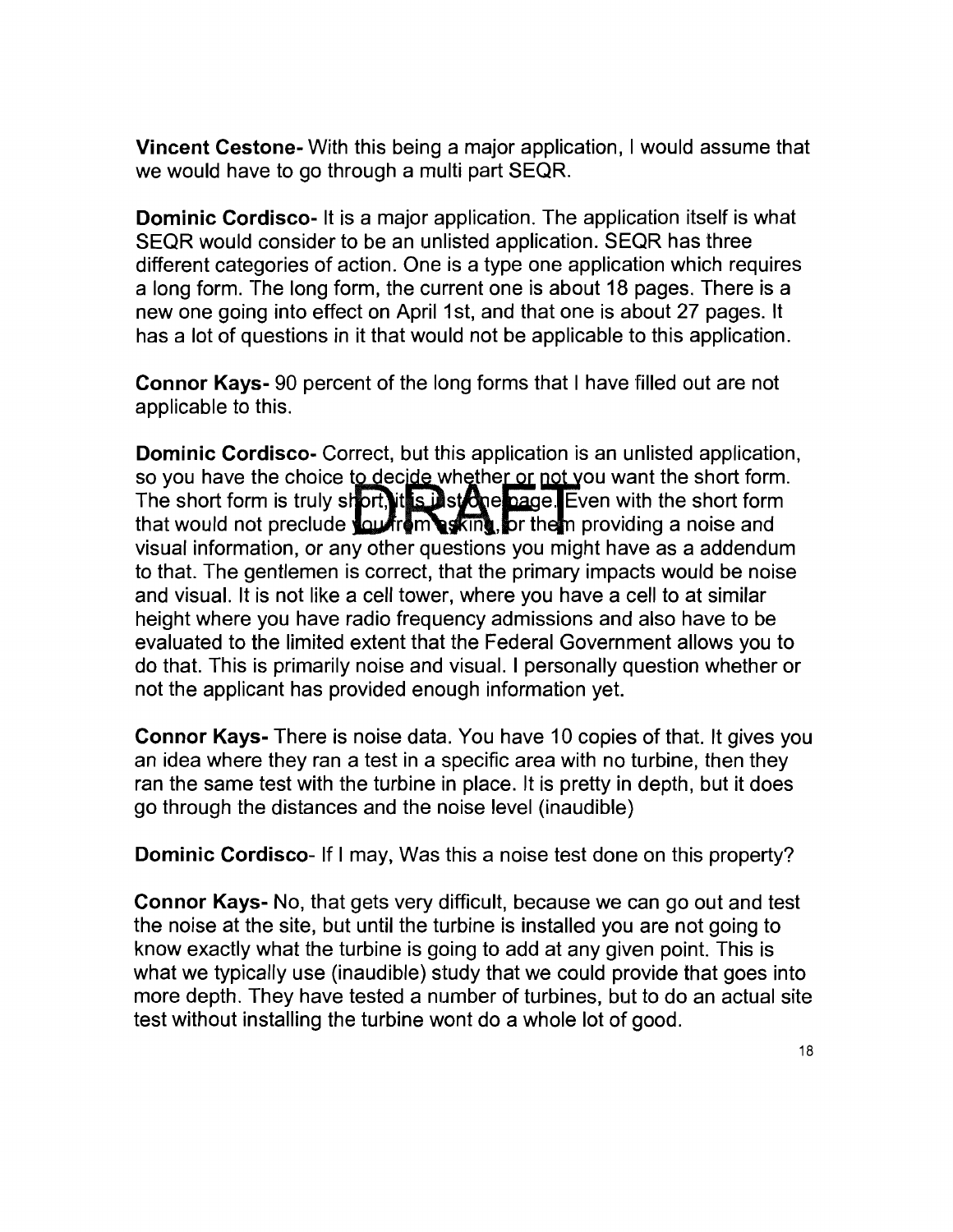**Dominic Cordisco-** Hold on we are getting ahead of ourselves, because we have not identified how close the neighbors are, if there are any neighbors, there might not be any neighbors.

**Paula Clair- I** think that is in the material.

**Greta Passari-** (inaudible) too far from Microphone.

**(inaudible) Multiple Conversations\_** 

**Robert Dee-** We don't know at this point if that can be observed from those homes do we?

**Connor Kays-** We don't know, not for sure. Lenny Lim- Can we do what we do to the cell towers? A crane or a balloon test?

**Dominic Cordisco-** You could do a balloon test. you certainly at a minimum take photographs from that vantage point along that road showing into the site.

**Lenny Lim-** From all, north, east, south, and west. We could go ourselves

#### **(inaudible) Multiple Conversations**

**Connor Kays-** As long as there is no wind, we have to play with the weather a bit. If we time it right we can do it.

**Dominic Cordisco-** It would have to be 150 feet.

**Connor Kays-** We can go north, south,east, and west as long as there are roads for us to be at, and we can take pictures in each direction. Typically in a set up like this ( inaudible)

**Dominic Cordisco-** What you could no is tie those photos down to an arial photograph like that, Where you were.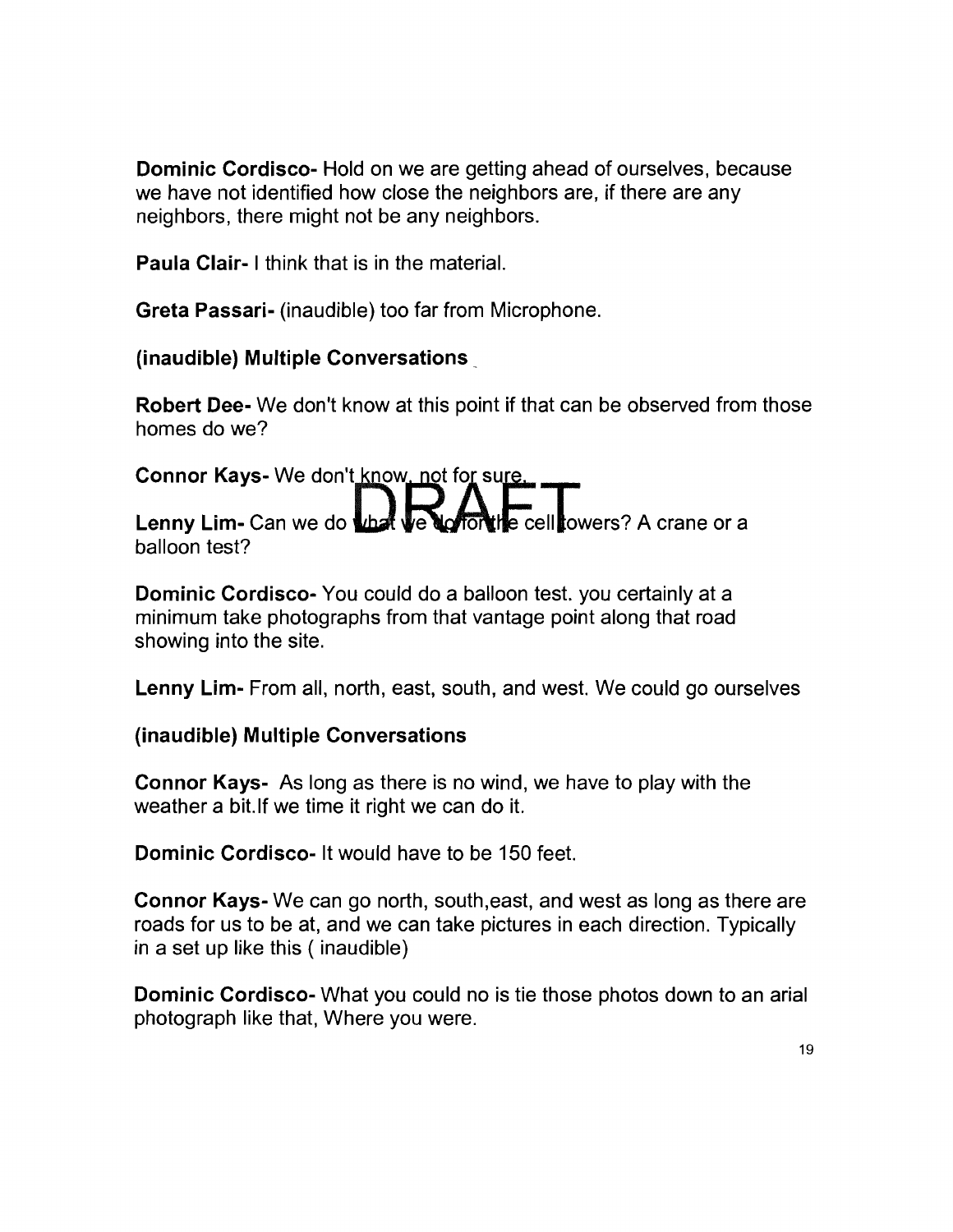**Vincent Cestone-** They would be the ones most effected. I don't know if any of the neighbors are here now, but one of the things this board is going to try and do is protect those neighbors.

**Robert Dee-** You guys speak for Mr. Gleick right?

**Connor Kays-** Yes

**Robert Dee-** The goal of this whole project is basically going to save r. Gleick 50 percent of his **electric Buy** 

**Connor Kays-** That is correct. It reduces (inaudible)

**Robert Dee- Ok** 

**Connor Kays-** Also a lot of the customers look at it as an investment,the return on the system over thirty years is pretty lucrative.

**Robert Dee-** I understand, Im just trying to figure out (inaudible) what the project is.

**Connor Kays-** He is going to save 50 percent. He is taking advantage of the State Grants, and tax breaks that are available right now. That in a nut shell is what he is looking to do.

**Robert Dee-** Did you also say that excess capacity is sold back to the utilities.

**Connor Kays-** Excess capacity is not necessarily sold back to the utilities, but if he produces more than they use in a given month, then the utility company will go out and see that the meter reads less than it did a month